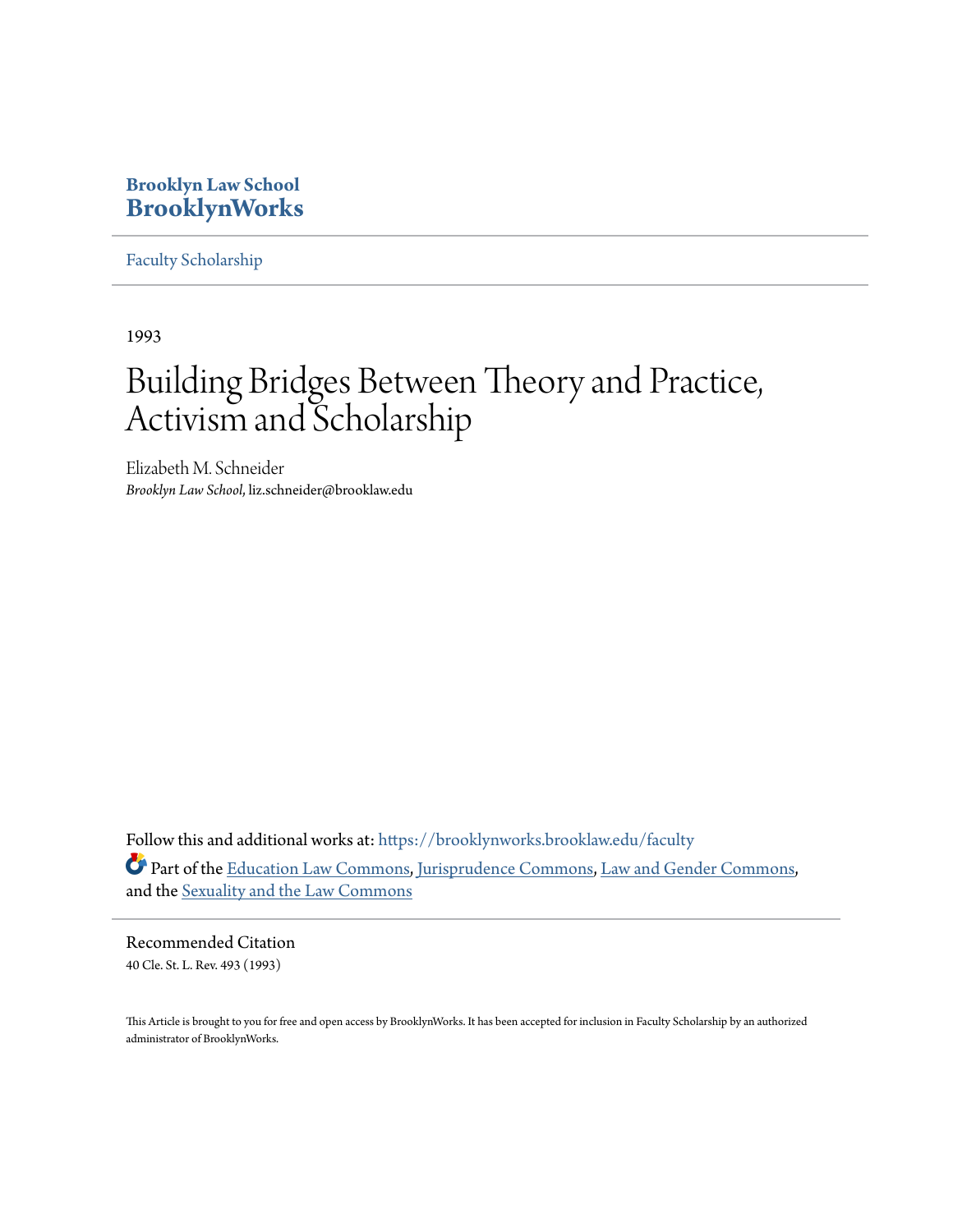## BUILDING BRIDGES **BETWEEN** THEORY **AND** PRACTICE, SCHOLARSHIP **AND** ACTIVISM

## ELIZABETH M. **SCHNEIDER1**

**I** am very glad to be at this conference on the justice Mission of American Law Schools, talking with you today. The recent events of the last few weeks, the Senate Judiciary Committee hearings concerning Anita Hill's allegations of sexual harassment against Clarence Thomas, and Clarence Thomas' confirmation to the Supreme Court, have shaken the nation and I'm sure all of us in this room. These events underscore the urgency and challenge of the justice mission of legal education. In these remarks, I will briefly explore a critical dimension of this mission, the building of bridges between theory and practice, scholarship and activism, in American legal education.

Our presence here signifies our commitment to the idea that law schools have a justice mission. Law schools are potential laboratories for social change, sites of public policy experimentation, educational environments that can provide opportunities for exciting and important work on justice. Many of us who are here are involved in clinical education, public interest courses, public interest programs and public service activities in our respective institutions. Though many of us have committed ourselves towards taking some small steps towards these goals in our own institutions, no law school has fully maximized its potential for fulfilling its justice mission. We still have much more to do to institutionalize this mission in American legal education.

**<sup>1</sup>** Professor of Law, Brooklyn Law School, Chair, Edward V. Sparer Public Interest Law Fellowship Program. This is a revised version of a speech given at The Conference on the Justice Mission of American Law Schools, Cleveland-Marshall College of Law, November 1991. Many of the ideas contained in this speech are more fully developed in Elizabeth M. Schneider, *Violence Against Women and Legal Education: An Essayfor Mary Joe Frug,* 26 **NEW ENG.** L. REv. 843 (1992). In revising this speech for this symposium issue, I have directly quoted portions of that article. I am grateful to Gary Bellow, Sarah Buel, Clare Dalton, Danny Greenberg, Suzanne Groisser and Martha Minow who helped me develop the Battered Women and the Law course, Harvard Law School, Spring 1991, described in this speech, and the students in the Battered Women and the Law course who taught me so much.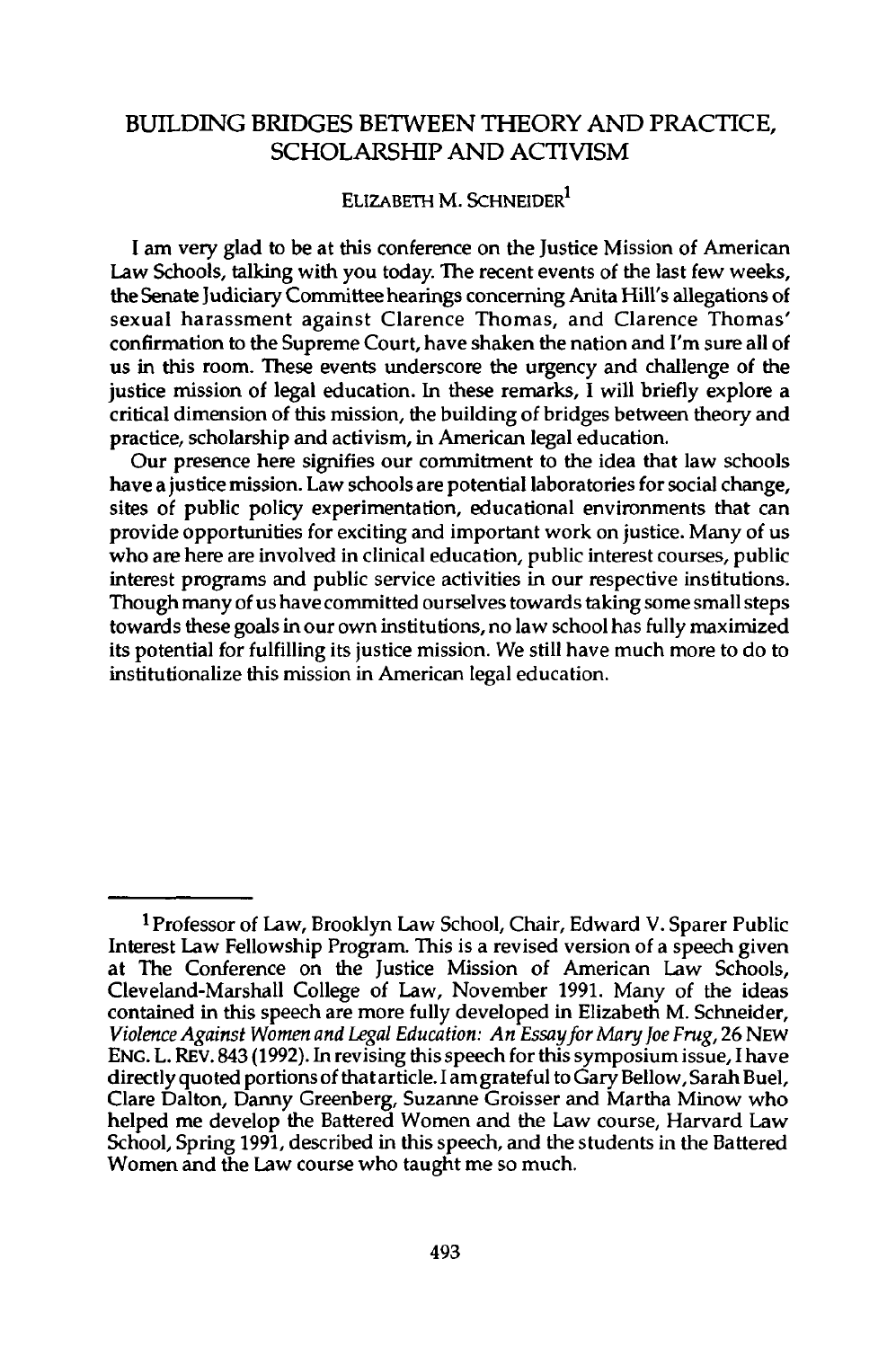Much of my work has focused on the need for integration of theory and practice in legal education<sup>2</sup> and legal scholarship.<sup>3</sup> Within legal education, I have argued that the dichotomy between theory and practice, whether framed as an emphasis on "skills"--or a dichotomy between clinical and classroom learning, must be rejected. I continue to believe what I wrote in **1986:**

The richest curriculum-the curriculum that is rich in theory *and* practice, most intellectually challenging and most profoundly useful to students-is based on a notion of *praxis* that sees theory and practice as part of a dialectical process. Both theory and practice in legal education are sterile if divorced from each other. The intellectual process of connecting theory and practice must be a major focus of legal education.<sup>4</sup>

Although many of us are doing work which attempts to link theory and practice in our own institutions, we must commit ourselves to making these links, building these bridges, realizing these possibilities, in a more explicit way.

**I** begin with a particular example from my own recent teaching experience. In the spring of **1991,** while visiting at Harvard Law School, I developed and taught a course on Battered Women and the Law. This course has underscored for me the urgency of efforts to bring justice issues into law schools and the importance of doing so in a way that links theory and practice, scholarship and activism. This experience has dramatized for me the potential for law schools to be laboratories for social change. **I** want to try to use my experience with this course to sketch out a vision of the institutional realization of these goals within legal education generally.

**4** *Integration of Professional Skills, supra* note 2, at 112.

**<sup>2</sup>Elizabeth** M. Schneider, *Violence Against Women and Legal Education: An Essayfor Mary Joe Frug,* **26 NEW ENG.** L. REV. 843 **(1992)** [hereinafter *Violence Against Women and Legal Education];* Elizabeth M. Schneider, *Integration of Professional Skills into the Law School Curriculum; Where We've Been and Where We're Going,* **19 N.M.** L. REv. **111 (1989)** [hereinafter *Integration of Professional Skills];* Elizabeth M. Schneider, *Rethinking the Teaching of Civil Procedure,* **37 J. LEGAL** EDuc. 41 (March **1987).**

**<sup>3</sup>** Elizabeth M. Schneider, *The Dialectic of Rights and Politics: Perspectives from the Women's Movement,* **61 N.Y.U.** L. REV. **589 (1986)** [hereinafter *Dialectic of Rights and Politics];* Elizabeth M. Schneider, *Describing and Changing: Women's Self-Defense Work and the Problem of Expert Testimony on Battering,* **9** WOMEN'S RTs. L. REP. **195 (1986)** [hereinafter *Woman's Self-Defense Work];* Elizabeth M. Schneider, *Particularity and Generality: Challenges of Feminist Theory and Practice in Work on Woman-Abuse,* **67 N.Y.U.** L. REV. **520 (1992)** [hereinafter *Challenges of Feminist Theory].*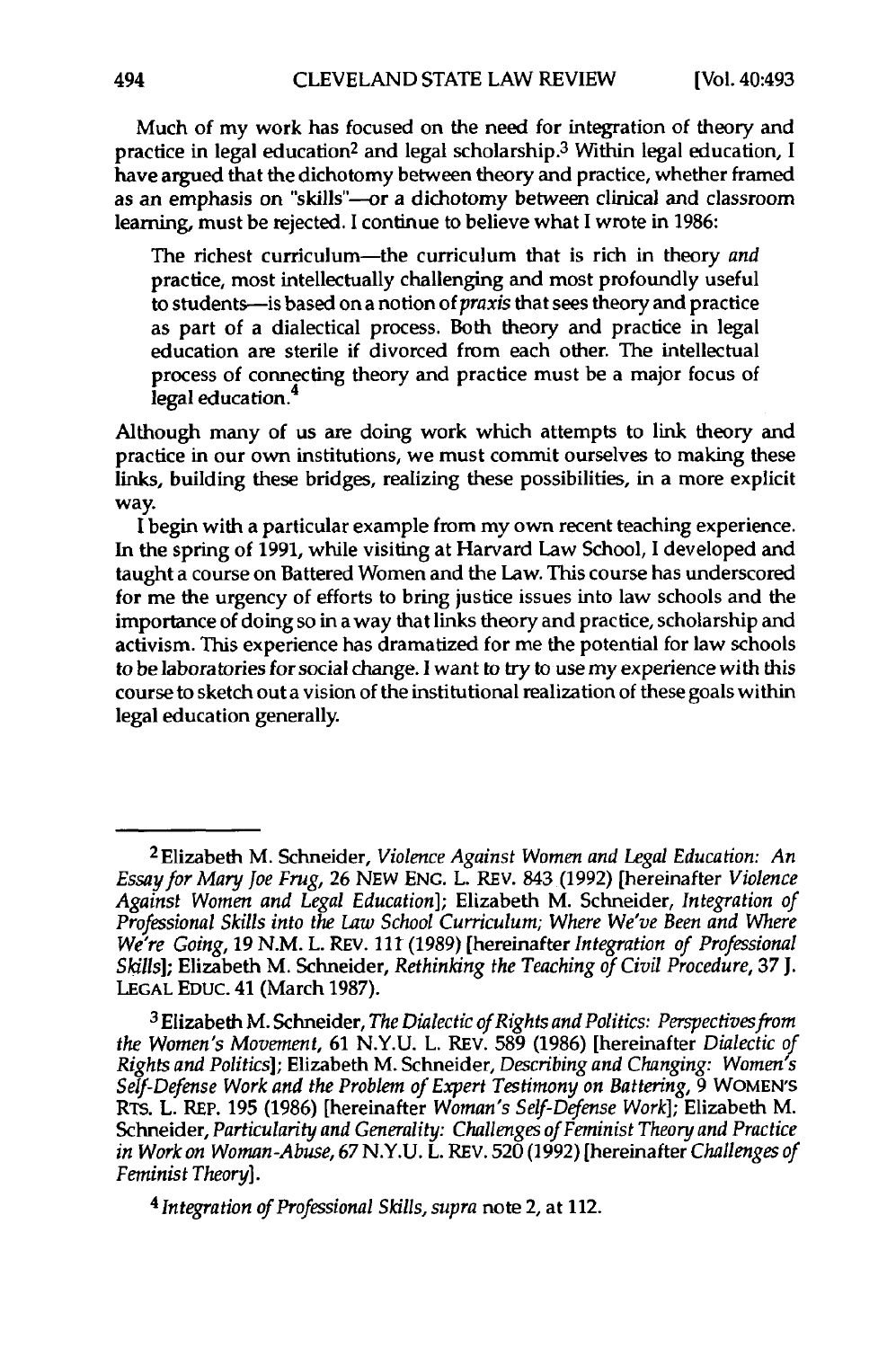Although **I** have recently described this course in great detail elsewhere,5 I will briefly summarize its salient features. The course grew out of work that I had been doing for many years as an activist and lawyer on legal reform efforts for battered women generally<sup>6</sup> and more recent work writing a report for the Ford Foundation on national legal reform and public education efforts for battered women.<sup>7</sup> In this report, I identified the need for activist and scholarly work on woman-abuse to be more effectively integrated. Therefore, I wanted an explicit focus of the class to be the link between theory and practice, between scholarship and activism.

There were three parts to the course, a classroom component, a substantial research paper requirement for all students, and a special clinical component for a limited number of students. The syllabus and reading materials for the class emphasized the interrelationship between feminist theory, academic research and writing on violence against women (particularly in the social sciences), activist writing, and the experiences of women who had been abused. These materials were integrated with cases and law review articles. 8 The course had a classroom component for **everyone** and an additional clinical component for those students also taking the clinic.9 Out of forty students in the class, seventeen took the clinical component. Every student was required to write a substantial and original research paper of publishable quality and three "reflection pieces". **I** taught a two-hour class for everyone and an additional class-hour each week for students who were taking the clinical component. <sup>10</sup>

The clinical placements of the students also served to connect activism to scholarship and scholarship to activism. Sarah Buel, a recent Harvard Law School graduate who had co-founded the Battered Women's Advocacy Project

<sup>7</sup> ELIZABETH M. SCHNEIDER, LEGAL REFORM EFFORTS FOR BATTERED WOMEN: **PAST, PRESENT AND FUTURE (1990).**

**8 For** a fuller description of the course *see Violence Against Women and Legal Education, supra* note 2, and the course syllabus appended to that article.

<sup>9</sup>The class was a two-credit seminar and the clinical students also received from two to four clinic credits: one clinic credit for each five hours of clinical work.

**10For** a fuller discussion of the logistics of the integration of the classroom and clinical dimensions of the course, *see Violence Against Women and Legal Education, supra* note 2, at **851.**

*<sup>5</sup> Violence Against Women and Legal Education, supra* note 2.

<sup>6</sup>Elizabeth M. Schneider **&** Susan B. Jordan, *Representation of Women Who Defend Themselves in Response to Physical or Sexual Assault,* 4 WOMEN's RTS. L. REP. 149 (1978); Elizabeth M. Schneider, *Equal Rights to Trialfor Women: Sex Bias in the Law of Self-Defense,* **15** HARV. C.R.-C.L. L. REv. **623** (1980); *Dialectic of Rights and Politics, supra* note **3;** *Women's Self-Defense Work, supra* note 3; Elizabeth M. Schneider, *The Violence of Privacy,* **23** CONN. L. REv. 973 (1991) [hereinafter *The Violence of Privacy]; Challenges of Feminist Theory, supra* note 3.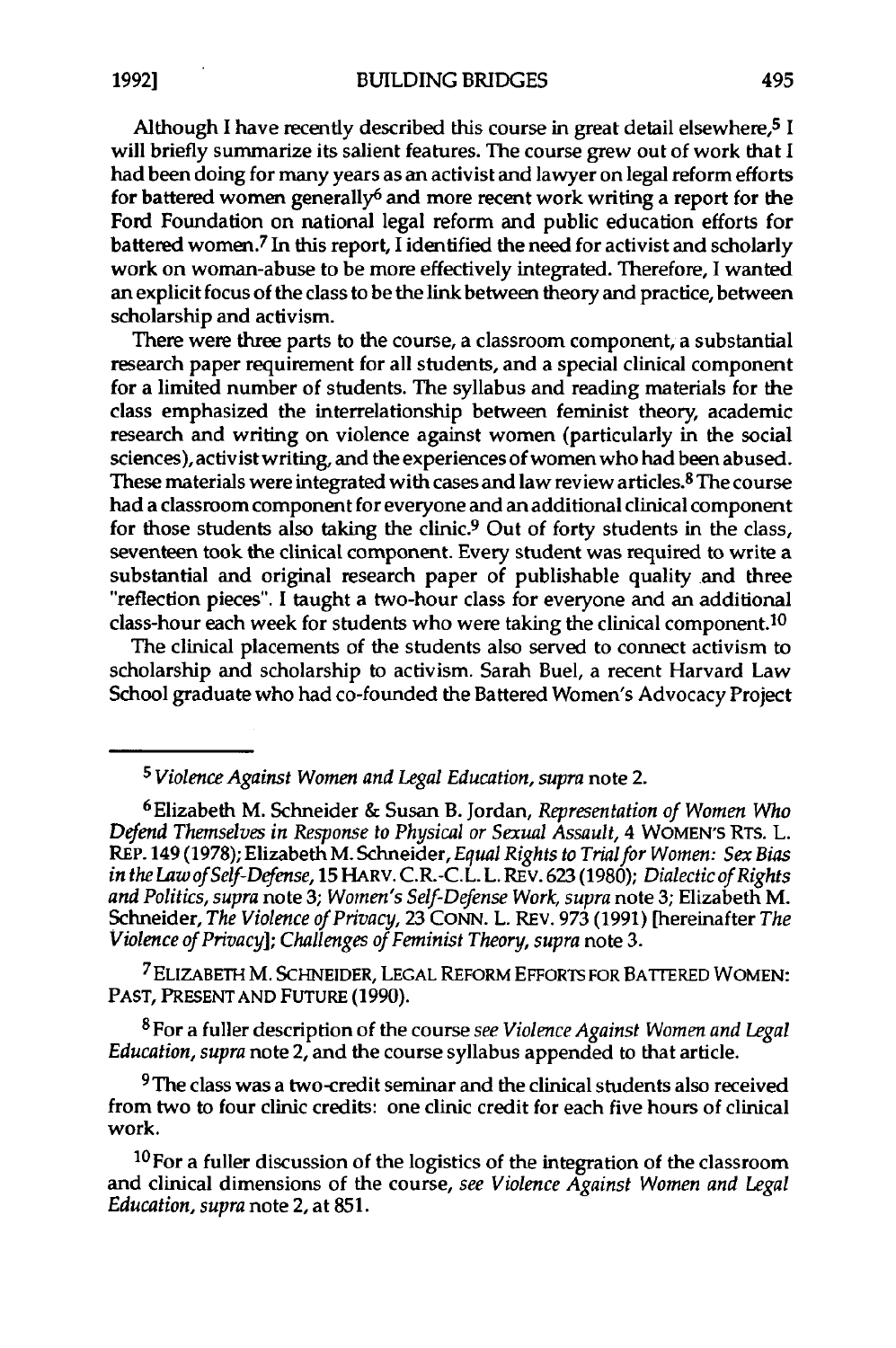at Harvard, was the clinical supervisor.11 Because of the exciting range of legal work and advocacy on issues of domestic violence in Massachusetts, we offered a diverse range of placements for students.<sup>12</sup> The students clinical placements included doing restraining orders through the Harvard Battered Women's Advocacy Project, working with the Harvard Legal Aid Bureau and Legal Services Center on family law cases that involved battering, the Massachusetts Gender Bias Commission of the Supreme Judicial Court, Massachusetts Law Reform Institute and other law reform organizations, and with Massachusetts battered women advocacy groups on clemency appeals for battered women in prison, prosecutors' offices, and private practitioners who did family law. The variety of placements also allowed students in the clinical class to learn from each other about legal and activist work in different areas, but also to see the common themes and issues that emerged in all the different settings.

The final component of the class which was essential to linking the worlds of theory with practice and scholarship with activism was the requirement of a research paper. From the outset, **I** made it clear to the students that I wanted their papers to be original, scholarly and useful to activists and scholars in the field. As part of the link to the activist work, I wanted the papers that students were writing to be responsive to the needs of battered women's advocates around the country. Since Sarah Buel and I had been deeply involved in work on battered women for many years, we both had many links to a larger national network of academics, activists, and other people in a wide range of professions who were interested in the problem of battering. **I** canvassed this larger community, contacting lawyers and advocates around the country to get their thoughts on legal and empirical research that would be useful. Their ideas were then presented to the students in a substantial list of possible research topics distributed to them early in the semester. **All** of the students picked their paper topics from this list.

**I** also wanted to use the scholarship component both to develop a sense of scholarly community among the students themselves and to encourage the students to think of themselves as part of a larger community of scholars and activists in the battered women's movement. **I** wanted the students to view themselves as serious contributors to scholarship on violence against women. **I** scheduled meetings with each one of the students in the class regularly to talk about their papers, and Sarah worked with many of them as well. Since **I** knew that many of the students' research projects were interrelated and overlapping, and **I** was constantly asking one of them to share materials or contacts with another, **I** decided to make the collaborative aspect of the research component

**<sup>11</sup> For** a fuller discussion of Sarah's background and role in the course *see Violence Against Women and Legal Education supra,* note 2, at **851** n. 22.

**<sup>12</sup>The** following paragraphs that describe the clinical placements, the research paper requirement and the classroom experience are taken from *Violence Against Women and Legal Education, supra* note 2, at **852-53.**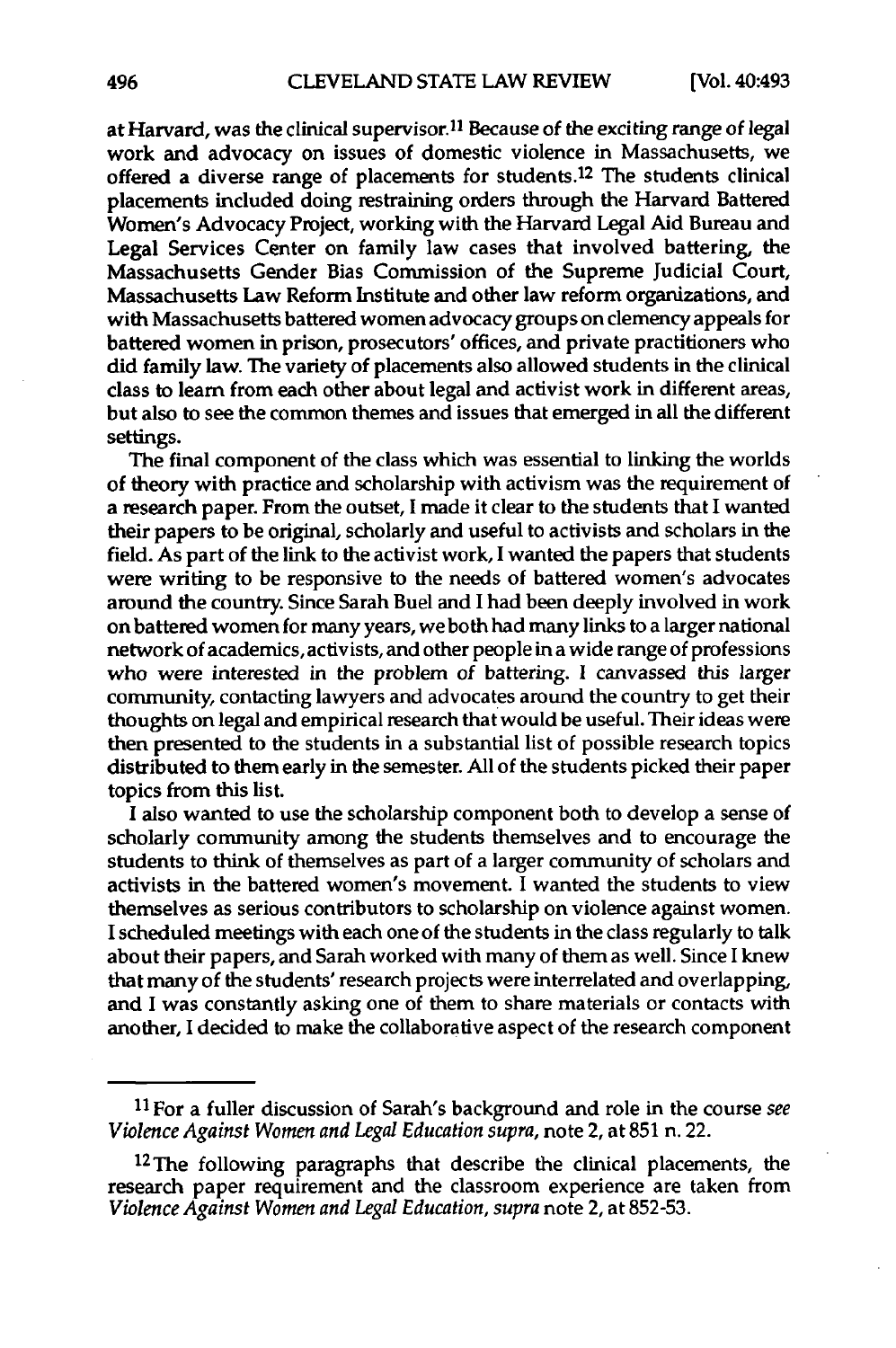of the course more explicit. To facilitate this collaboration, I devoted the first half of a class halfway through the semester to a discussion of ongoing research projects. Each student made a brief presentation on the subject matter of their paper, emphasizing where they were in their research and what areas they still needed help on. **The** students were very excited to hear about the range and importance of the projects that each of them was working on. They also found others to work with on overlapping topics or issues, and others to brainstorm with. The presentations formalized and legitimized the research agenda for the course and encouraged students to take themselves seriously as a collaborative "think-tank" or, as one student ironically suggested, a "scholarly SWAT team" on violence against women.

The research projects were also successful in connecting the students to the larger network of lawyers, advocates, and scholars working in the battered women's movement. The paper topics were chosen so as to involve empirical investigation, emphasizing interviews and consultation with activists and practitioners and not solely library research. When **I** met with the students to discuss their papers, **I** always referred them to the national network of lawyers, scholars and activists for input. Sarah's contacts in Massachusetts were also invaluable. **The** class collaboration, and the interaction with people actively involved in the work, transformed the students' paper requirement from what could have been a solitary, individualistic project into one which connected them with colleagues and others in an activist community. Students became excited about their own scholarship and the possibilities of their own scholarly contribution to the knowledge base of work on violence against women, and accordingly produced very impressive work. **My** hopes for the scholarship component of the class were fully met. Several of the students' papers have been published.<sup>13</sup> Other papers have been developed into larger projects.<sup>14</sup> One significant example of student work that has already had national impact is a manual that was produced **by** three students for national advocacy efforts on clemency petitions for battered women who defended themselves against their batterers. The manual is now being distributed **by** the National Clearinghouse for the Defense of Battered Women to advocates around the

**<sup>13</sup>**Andrea Brenneke, *Civil Rights Remedies for Battered Women: Axiomatic and Ignored,* **11** LAW **& INEQ. J.** 1 **(1992);** Andree **G.** Gagnon, *Ending Mandatory Divorce Mediationfor Battered Women,* **15** HARV. WOMEN'S L.J. **272 (1992);** Ariella Hyman **&** Sarah Eaton, *The Domestic Violence Component of the New York Task Force Report on Women in the Courts; An Empirical Evaluation and Assessment of New York City Courts,* **19** FORDHAM **UNIV.** URB. L. REv. 201 **(1992);** Michele Lang, *Professionals, Activists, Crows: The Family Violence Program at Boston University School of Medicine (Notes from the Field),* 14 HARV. WOMEN'S L.J. 222 **(1991).**

**<sup>14</sup>**Many students expanded their course papers into their "third-year paper" written-work requirement at Harvard Law School.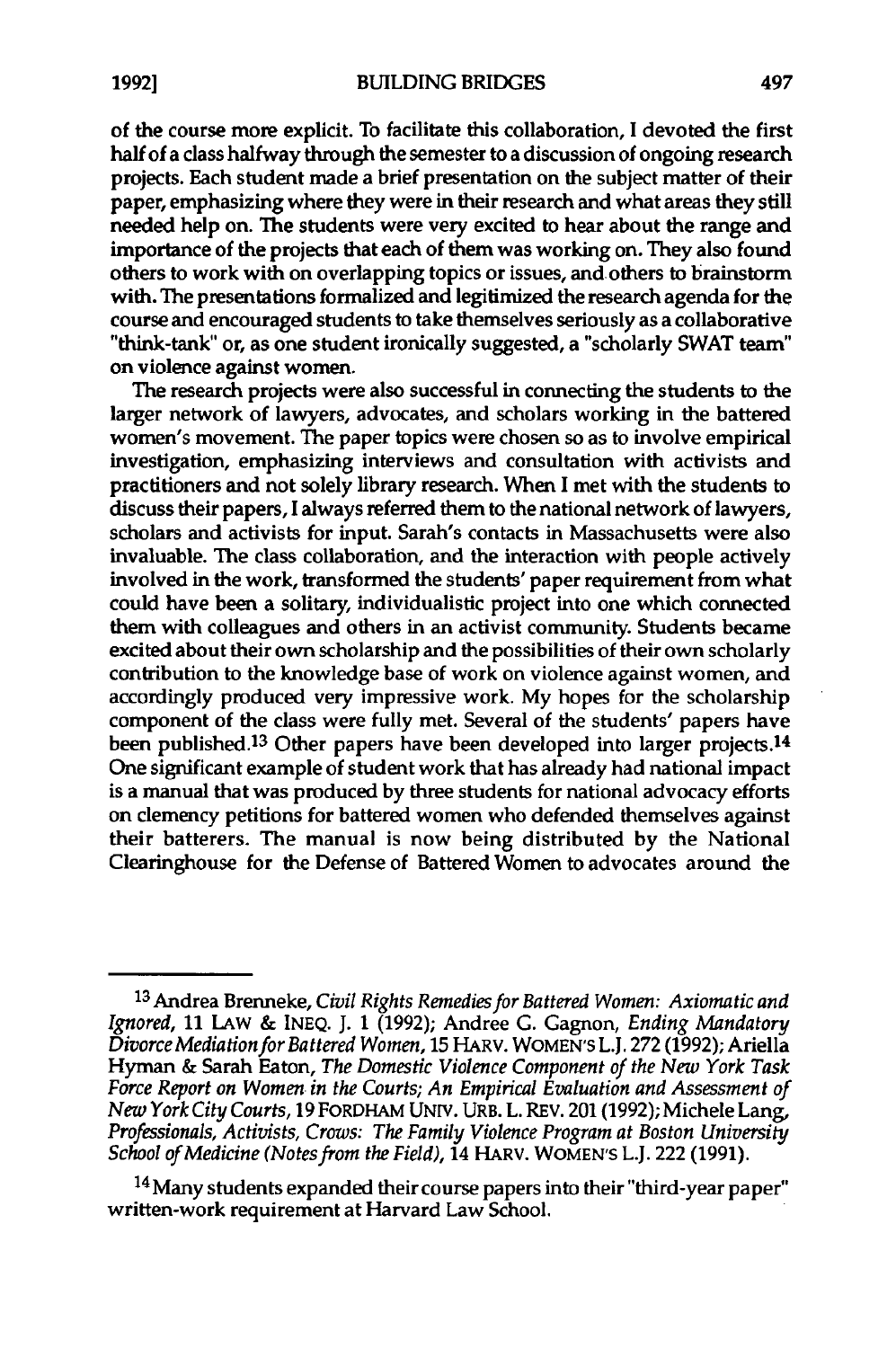country.15 Other student papers have been widely distributed to advocates and scholars working in the field.

The essential component of the course was the class itself. The two hour weekly class became the centerpiece where everything in the course coalesced. The class meetings were always charged with energy, and the classroom dynamics were conducive to critical, analytical and thoughtful discussion of the problems that battered women face, and the theoretical, practical and strategic dilemmas posed **by** legal and social responses to battering. Classroom discussions also focused on the connections between legal and activist responses to battering and how the law could be used as a tool for social change.<sup>16</sup>

There were many aspects of this class that were unique. First, many of the students in the class had already done work on issues relating to battered women before they began the class so they saw themselves in multiple roles, as activists, advocates and lawyers-not just as students.<sup>17</sup> This prior experience also enriched the class **by** adding a crucial dimension of activism to classroom theory.18 Finally, this class was unique because it was an experience of a genuinely collaborative and mutual intellectual project. Although **I** was directing the class, we were all thinking and writing on issues concerning violence against women with which we were deeply engaged. Teaching this class has enormously enriched my own thinking and scholarship.19 It also deepened my commitment to envisioning and implementing educational opportunities that build bridges between theory and practice, scholarship and activism.

This course is but one example of the way that these bridges can be built. There are many examples of other efforts at law schools around the country: clinical programs, law reform projects and scholarship devoted to addressing social policy. However, these efforts are not given sufficient priority within legal education and more significantly, these programs are not institutionalized within individual law schools.

There are many ways for these efforts to become institutionalized. First, they must be affirmatively incorporated into the mission of the law school. Law

**<sup>18</sup>***Id,*

19For example, my articles, *The Violence of Privacy, supra* note **6,** and *Challenges of Feminist Theory, supra* note **3,** reflect many of the themes of this class. **My** article, *ViolenceAgainst Women and Legal Education,supra* note 2, which describes the class in great detail, emerged directly from the class itself.

<sup>15</sup> LISA SHEEHY, MELISSA REINBERG **&** DEBORAH KIRCHWEY, **COMMUTATION** FOR WOMEN WHO **DEFENDED** THEMSELVES AGAINST **ABUSIVE** PARTNERS: **AN** ADVOCACY **MANUAL AND GUIDE** TO **LEGAL ISSUES (1991).**

*<sup>16</sup> Violence Against Women and Legal Education, supra* note 2, at **851-54** (citations omitted).

*<sup>17</sup> 1d.* at 854.